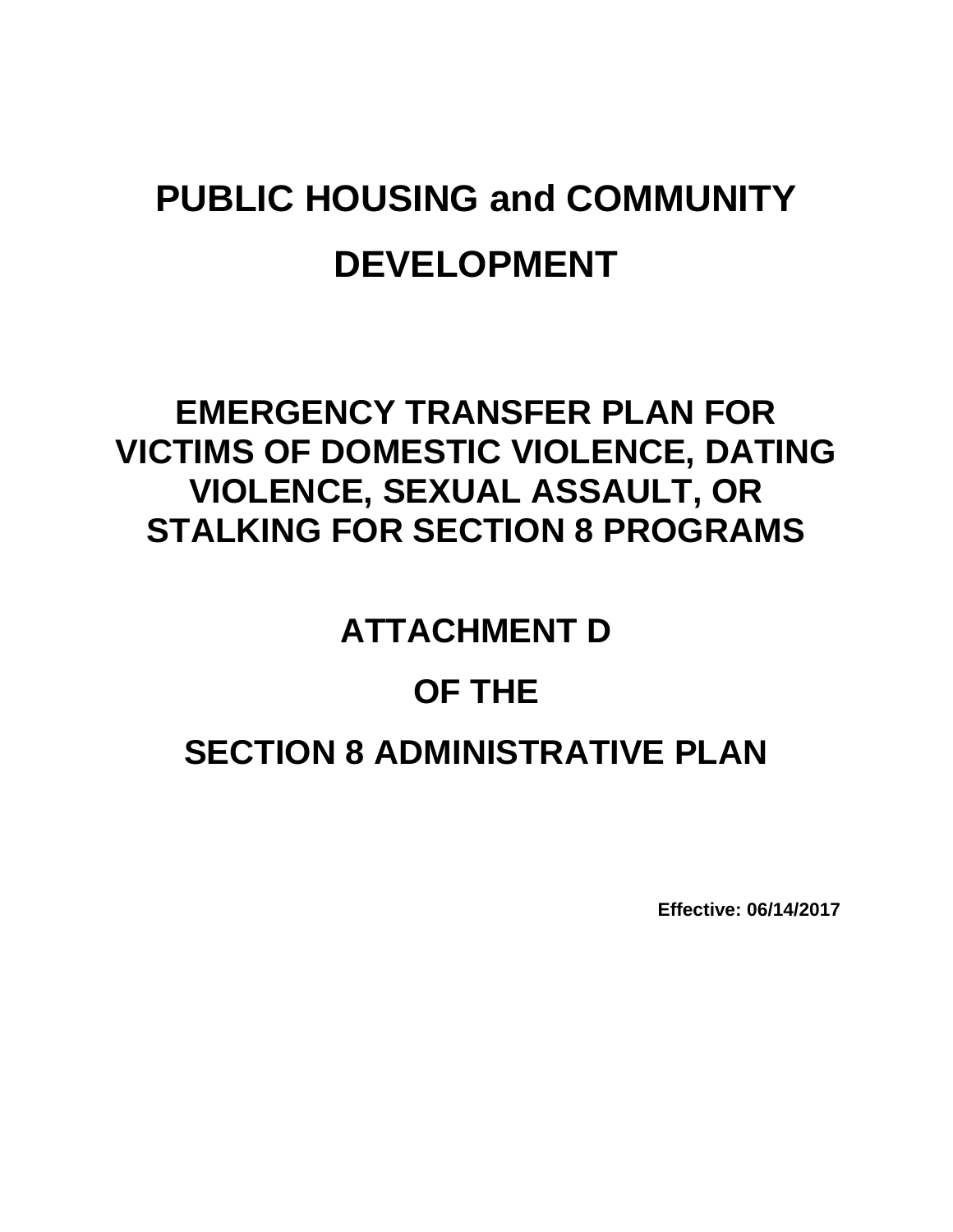#### **EMERGENCY TRANSFER PLAN FOR VICTIMS OF DOMESTIC VIOLENCE, DATING VIOLENCE, SEXUAL ASSAULT, OR STALKING FOR SECTION 8 PROGRAMS Attachment D of the Section 8 Administrative Plan**

**Effective: 06/14/2017**

### **Emergency Transfer Plan for Victims of Domestic Violence, Dating Violence, Sexual Assault, or Stalking for Section 8 Programs**

- 1) PHCD is concerned about the safety of its tenants, and such concern extends to tenants who are victims of domestic violence, dating violence, sexual assault or stalking. In accordance with the Violence Against Women Act (VAWA), PHCD allows tenants who are victims of domestic violence, dating violence, sexual assault, or stalking to request an emergency transfer from the tenant's current unit to another unit.
- 2) Victims of domestic violence, dating violence, sexual assault, or stalking are eligible for protections regardless of sex, gender identity, gender expression, or actual or perceived sexual orientation. The ability of PHCD to honor such request for tenants currently receiving assistance, however, may depend upon a preliminary determination that the tenant is or has been a victim of domestic violence, dating violence, sexual assault, or stalking.
- 3) A victim of domestic violence, dating violence, sexual assault, or stalking may move in violation of their lease if the move is required to protect their safety. PHCD may not terminate assistance if the family moves out of the unit with or without prior notification as required by 24 CFR §982.354, in violation of the lease in order to protect the health or safety of the victim, as the victim reasonably believed they were imminently threatened by harm from further violence if they remained in the dwelling unit and has otherwise complied with all other obligations under the program.
- 4) This plan identifies tenants who are eligible for an emergency transfer, the documentation needed to request an emergency transfer, confidentiality protections, how an emergency transfer may occur, and guidance to tenants on safety and security. This plan is based on a model emergency transfer plan published by the U.S. Department of Housing and Urban Development (HUD), the Federal agency that oversees that PHCD is in compliance with VAWA.
- 5) Eligibility for Emergency Transfers
	- a) A tenant who is a victim of domestic violence, dating violence, sexual assault, or stalking is eligible for an emergency transfer under the following conditions:
		- i. If the tenant reasonably believes that there is a threat of imminent harm from further violence if the tenant remains within the same unit that the tenant is occupying; or
		- ii. If the tenant is a victim of sexual assault, the tenant may also be eligible to transfer if the sexual assault occurred on the premises within the 90-calendar-day period preceding a request for an emergency transfer.
	- b) A tenant requesting an emergency transfer must expressly request the transfer in accordance with the procedures described in this plan.
	- c) Tenants who are not in good standing may still request an emergency transfer if they meet the eligibility requirements in this section.
- 6) Emergency Transfer Request Documentation
	- a) To request an emergency transfer, the tenants shall notify and submit a written request for a transfer to the corresponding office as listed below: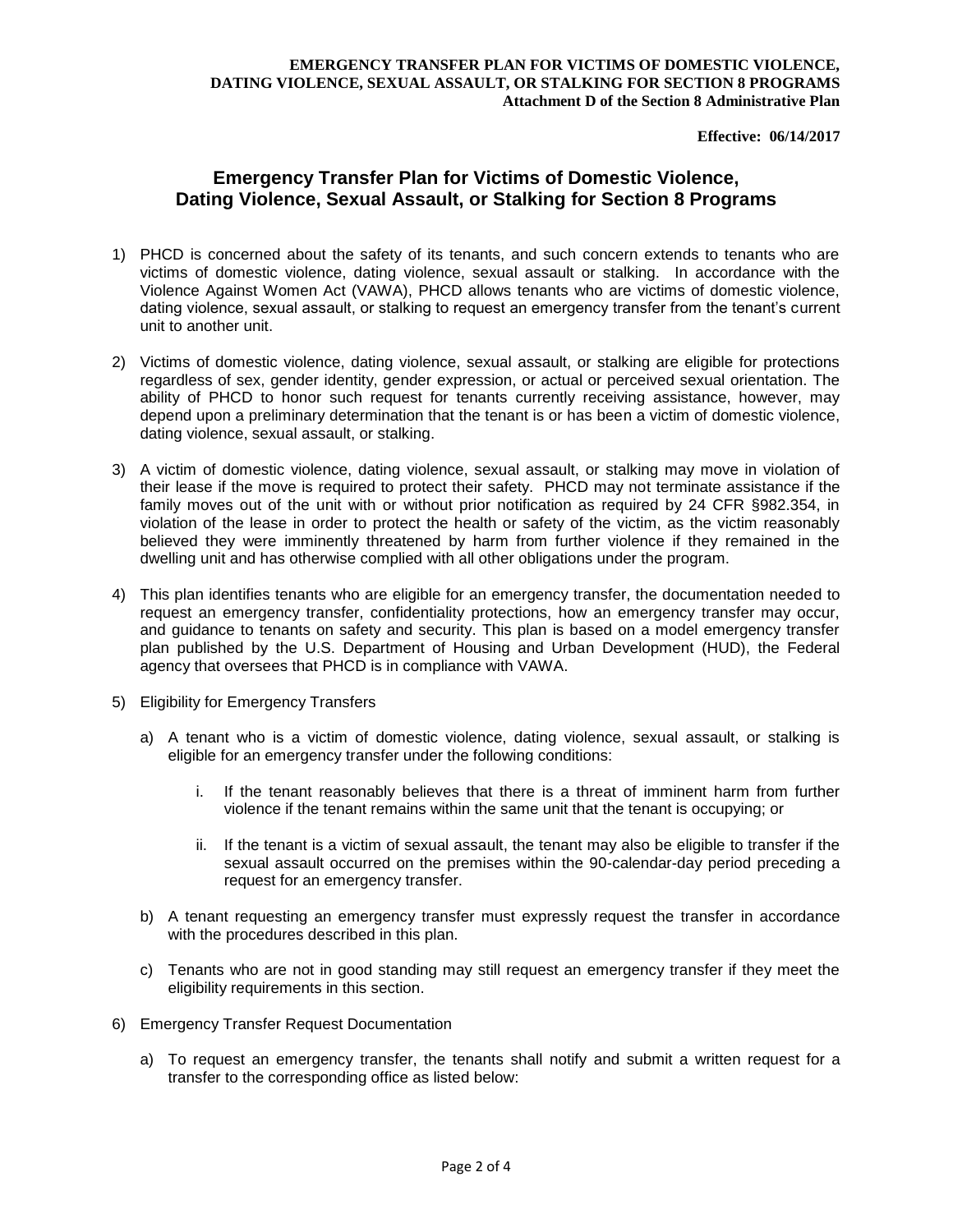#### **EMERGENCY TRANSFER PLAN FOR VICTIMS OF DOMESTIC VIOLENCE, DATING VIOLENCE, SEXUAL ASSAULT, OR STALKING FOR SECTION 8 PROGRAMS Attachment D of the Section 8 Administrative Plan**

**Effective: 06/14/2017**

| Program:<br>Office Address: | Housing Choice Voucher Program<br>Miami-Dade Housing Choice Voucher<br>7400 NW 19 <sup>th</sup> Street, Bay H<br>Miami, FL 33126 |
|-----------------------------|----------------------------------------------------------------------------------------------------------------------------------|
| Programs:                   | Moderate Rehabilitation Rental Program, Project-Based Vouchers,<br>and HUD-Veterans Affairs Supporting Housing                   |
| Office Address:             | Section 8 Housing Choice Voucher<br>701 NW 1 <sup>st</sup> Court<br>Miami, FL 33136                                              |

- b) The tenant's written request for an emergency transfer should include either:
	- i. A statement expressing that the tenant reasonably believes that there is a threat of imminent harm from further violence if the tenant were to remain in the same dwelling unit assisted under PHCD's program; or
	- ii. If applicable, a statement that the tenant was a sexual assault victim and that the sexual assault occurred on the premises during the 90-calendar-day period preceding the tenant's request for an emergency transfer.
	- iii. For required documentation that a tenant is a victim of domestic violence, dating violence, sexual assault, and stalking, please refer to Section 2.14 of this Administrative Plan.
- 7) Confidentiality
	- a) The information under the Certification of Domestic Violence, Dating Violence, Sexual Assault or Stalking and Alternate Documentation form will remain confidential and will be used by PHCD only to provide the victims with the exceptions and protections under VAWA.
	- b) PHCD must ensure that private information of victims of domestic violence, dating violence, sexual assault or stalking is protected in accordance with VAWA requirements.
	- c) PHCD and/or its designee will keep confidential any information that the tenant submits in requesting an emergency transfer, and information about the emergency transfer, unless the tenant gives PHCD written permission to release the information on a time limited basis, or disclosure of the information is required by law or required for use in an eviction proceeding or hearing regarding termination of assistance from the covered program. This includes keeping confidential the new location of the dwelling unit of the tenant, if one is provided, from the person(s) that committed an act(s) of domestic violence, dating violence, sexual assault, or stalking against the tenant. See the Notice of Occupancy Rights under the Violence Against Women Act form for more information about PHCD's responsibility to maintain the confidentiality of information related to incidents of domestic violence, dating violence, sexual assault, or stalking.
- 8) Emergency Transfer Timing and Availability
	- a) PHCD and/or its designee cannot guarantee that a transfer request will be approved or how long it will take to process a transfer request. PHCD and/or its designee will, however, act as quickly as possible to approve the move for a tenant who is a victim of domestic violence to another unit, subject to availability and safety of a unit. Below are specific details per program.